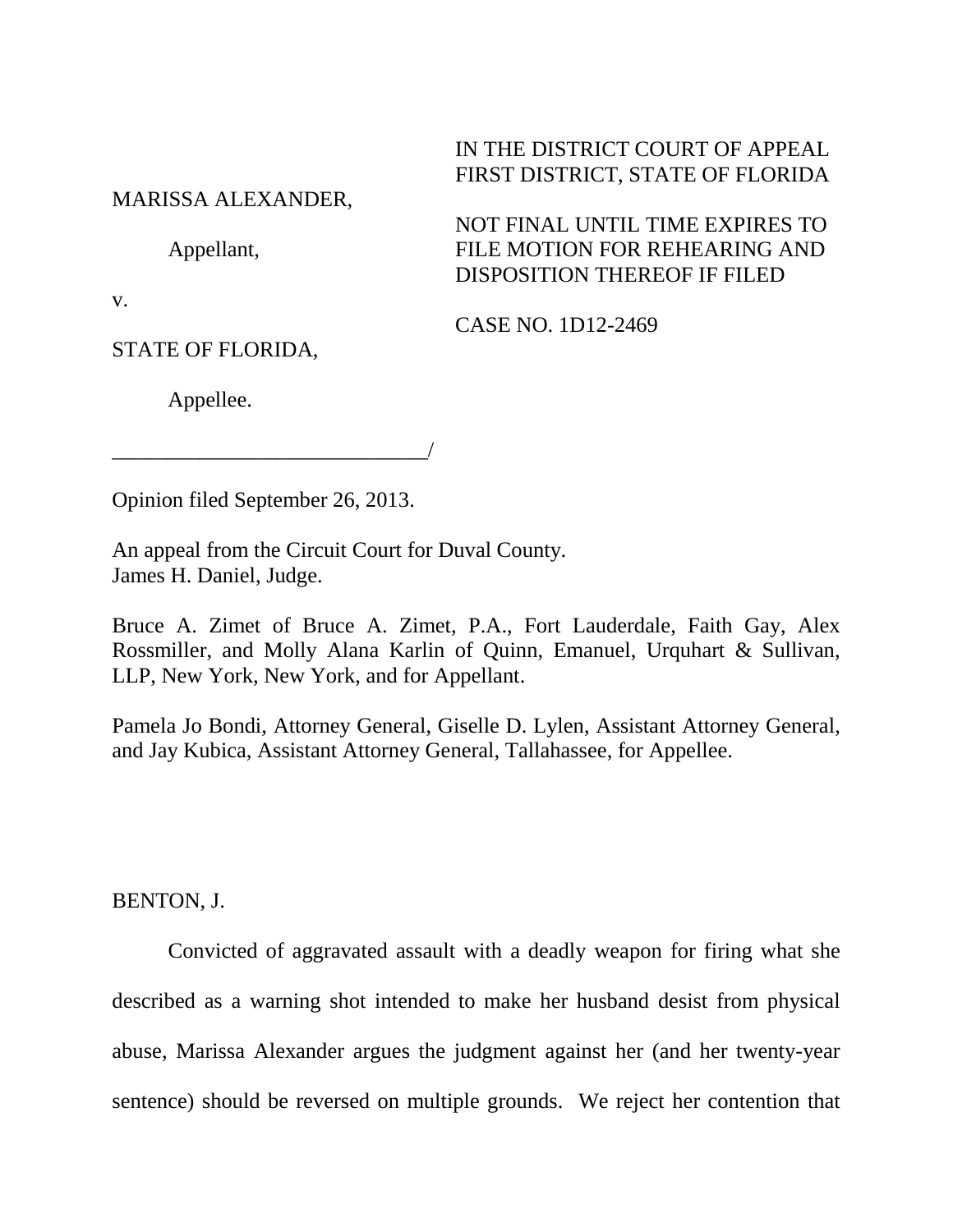the trial court erred in declining to grant her immunity from prosecution under Florida's Stand Your Ground law, but we remand for a new trial because the jury instructions on self-defense were erroneous.

Appellant stood trial only after the trial court denied her pretrial motion seeking immunity from prosecution.<sup>[1](#page-1-0)</sup> She maintains the trial court abused its discretion in giving a self-defense instruction to the jury that, among other things, improperly shifted the burden to her to establish, beyond a reasonable doubt, that Mr. Gray was committing or was about to commit an aggravated battery when she discharged her pistol. At trial, the only real issue was whether she had acted in self-defense when she fired the gun. Because the jury instructions on self-defense were fundamental error, we reverse.

In his opening statement, defense counsel told the jury the appellant was

<span id="page-1-0"></span><sup>&</sup>lt;sup>1</sup> When the issue has been properly raised, the trial court must "determine" whether the defendant has shown by a preponderance of the evidence that the immunity attaches." Peterson v. State, 983 So. 2d 27, 29 (Fla. 1st DCA 2008). See also Hair v. State, 17 So. 3d 804, 805 (Fla. 1st DCA 2009). The Stand Your Ground law provides in relevant part:

<sup>. . . [</sup>A] person is justified in the use of deadly force and does not have a duty to retreat if:

<sup>(1)</sup> He or she reasonably believes that such force is necessary to prevent imminent death or great bodily harm to himself or herself or another or to prevent the imminent commission of a forcible felony[.]

<sup>§ 776.012,</sup> Fla. Stat. (2010). The court may not deny a motion simply because factual disputes exist; indeed the "court must decide the matter by confronting and weighing only factual disputes." Peterson, 983 So. 2d at 29. See Dennis v. State, 51 So. 3d 456, 463 (Fla. 2010). We decline appellant's invitation to reweigh the facts.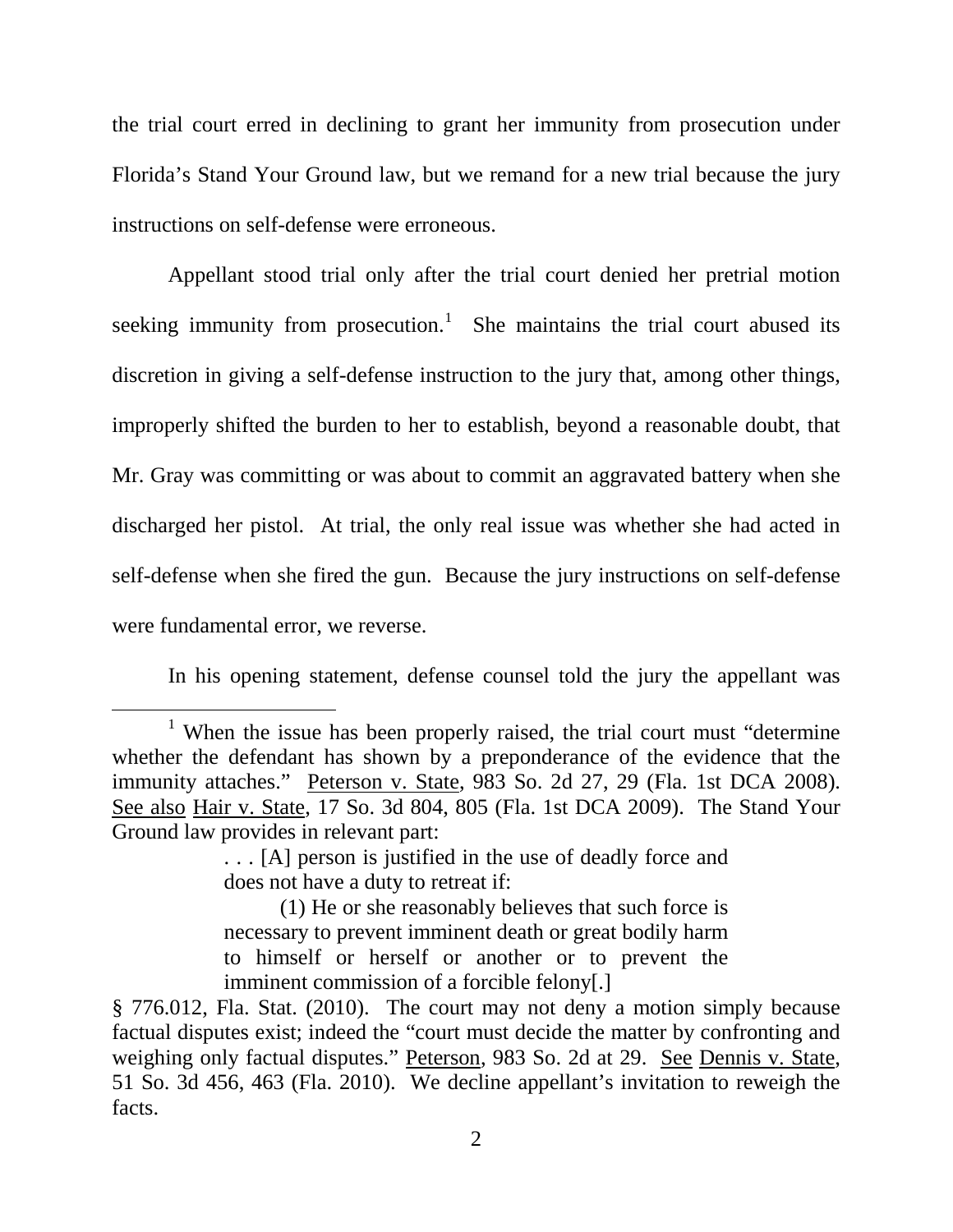forced to defend herself by firing the gun. (In closing, he described her as "terrified.") After Mr. Gray accused her of infidelity and questioned the paternity of her week-old baby, she testified, she locked the bathroom door, yelling at him to leave, but Mr. Gray broke through the door, grabbed her by her neck, and demanded to know when she last had sexual relations with her ex-husband. She tried to push past him but he shoved her hard into the bathroom door. After struggling for what felt like an "eternity," she testified, he relented and she ran from the bathroom straight to the garage.

Once inside the garage, appellant testified, she tried to leave the premises altogether but could not get the garage door open, and instead retrieved a gun (for which she had a permit) from the glove compartment of a vehicle in the garage. She then walked back into the house, she said, holding the gun by her side because she did not know whether Mr. Gray had left or not. As she walked into the kitchen, Mr. Gray saw the gun, and charged her "in a rage," saying, "Bitch, I'll kill you." Startled, she raised the gun into the air and fired. Mr. Gray ran. According to appellant, she was forced to fire her gun into the air as a warning shot because it was the "lesser of two evils."

For appellant, she testified, the firing of the gun was the culmination of a year-and-a-half's abuse at her husband's hands. She recounted for the jury at least three other incidents of physical abuse, beginning shortly after she moved in with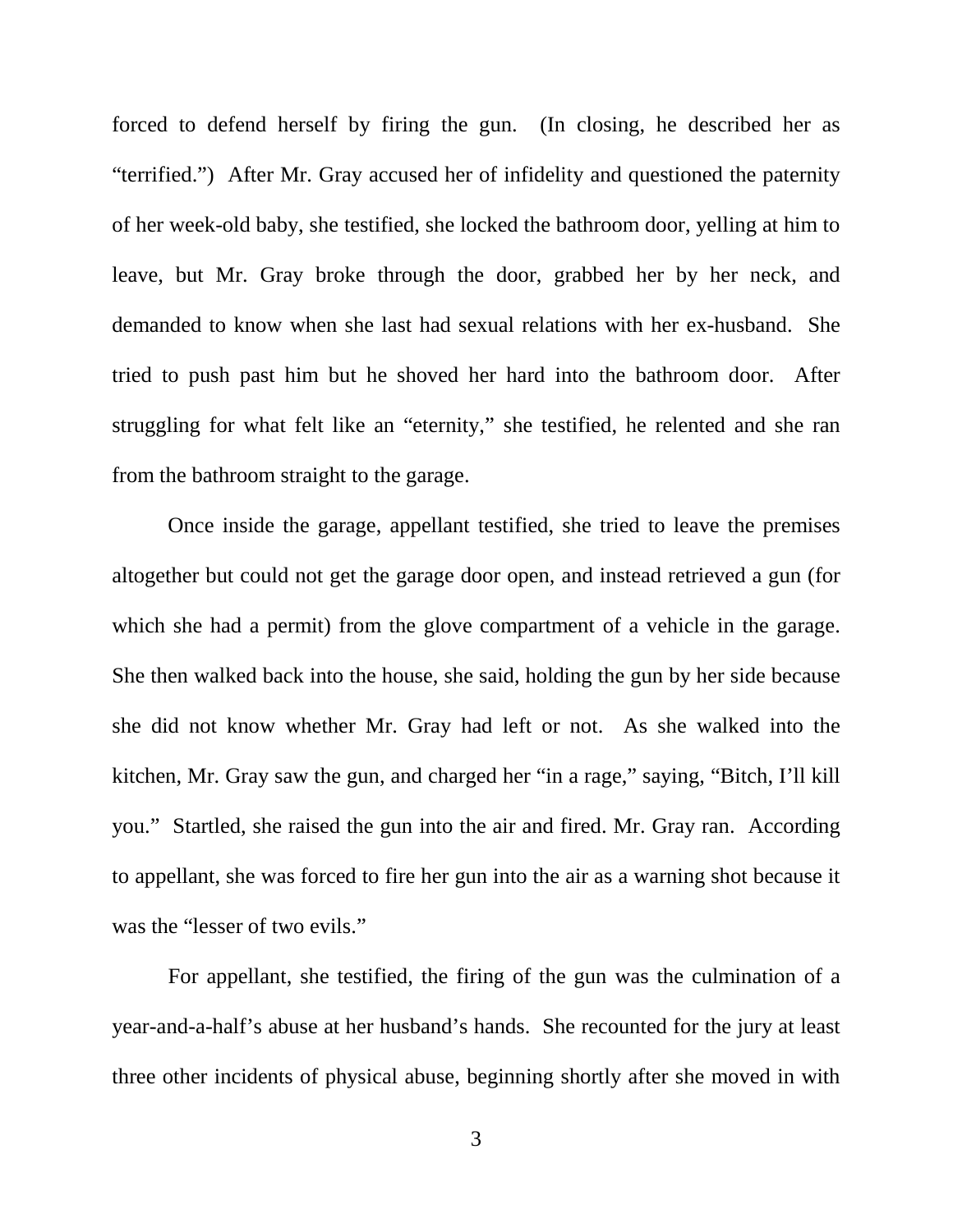him in early 2009. She described Mr. Gray's choking her, attempting to strangle her, almost causing her to lose consciousness, and another occasion, six months later, when Mr. Gray shoved her repeatedly and violently, causing injuries that required hospitalization. That time she called law enforcement and Mr. Gray was arrested. She subsequently obtained a domestic violence injunction against him. In 2010, she testified, five months after she had become pregnant with Mr. Gray's child, he "head-butted" her twice, tore her clothes, and threw her to the ground. During all these episodes—and at other times, as well—he threatened to kill her, she said.

Several witnesses, including appellant's daughter, younger sister, mother, and ex-husband all testified they had seen appellant's injuries, injuries they understood Mr. Gray had inflicted. Two of Mr. Gray's sisters-in-law also testified that he had a reputation for violence in the community. The final defense witness, Mia Wilson, Ph.D., testified that the appellant met the criteria for "battered person's syndrome." The prosecution agreed the central question at trial was selfdefense, and argued in closing: "Now at issue is self-defense in this case. . . . Remember at issue, really at issue in this case is whether Mr. Gray ran towards her, charged her and said, 'Bitch I'm going to kill you.' You have to decide if that actually happened." . . . "What this case is about, ladies and gentlemen, is whether this defendant under the law was justified in her actions of discharging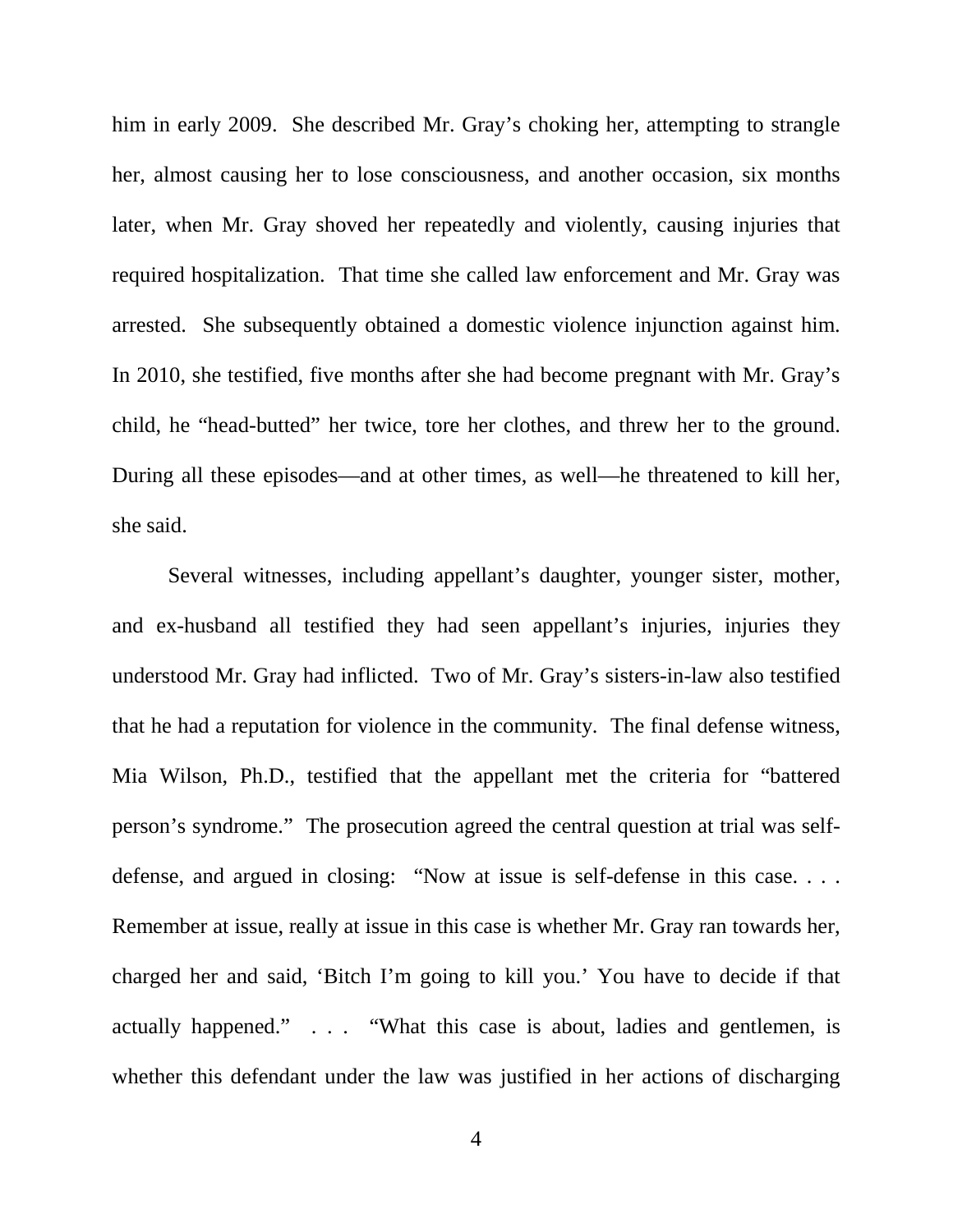that gun." The fundamental question before the jury, the issue on which the jury's verdict hinged, was self-defense.

To guide their deliberations, the trial judge instructed the jury on selfdefense but did so in language that was problematic in two important respects, and which constituted fundamental error as a result. First, as regards aggravated battery, the jury was instructed as follows:

> A person is justified in using deadly force if she reasonably believes that such force is necessary to prevent:

> > 1. imminent death or great bodily harm to herself or another, or

> > 2. the imminent commission of Aggravated Battery against herself or another.

## AGGRAVATED BATTERY

To prove the crime of Aggravated Battery, the following two elements must be proven beyond a reasonable doubt. The first element is a definition of battery.

> 1. Rico Gray Sr. intentionally touched or struck MARISSA DANIELLE ALEXANDER against her will.

> 2. Rico Gray Sr. in committing the battery intentionally or knowingly caused great bodily harm to MARISSA DANIELLE ALEXANDER.

(Emphasis added.) By including the phrase "beyond a reasonable doubt" when giving the instruction on the aggravated battery prong of the self-defense instruction, the trial court improperly transmuted the prosecution's burden to prove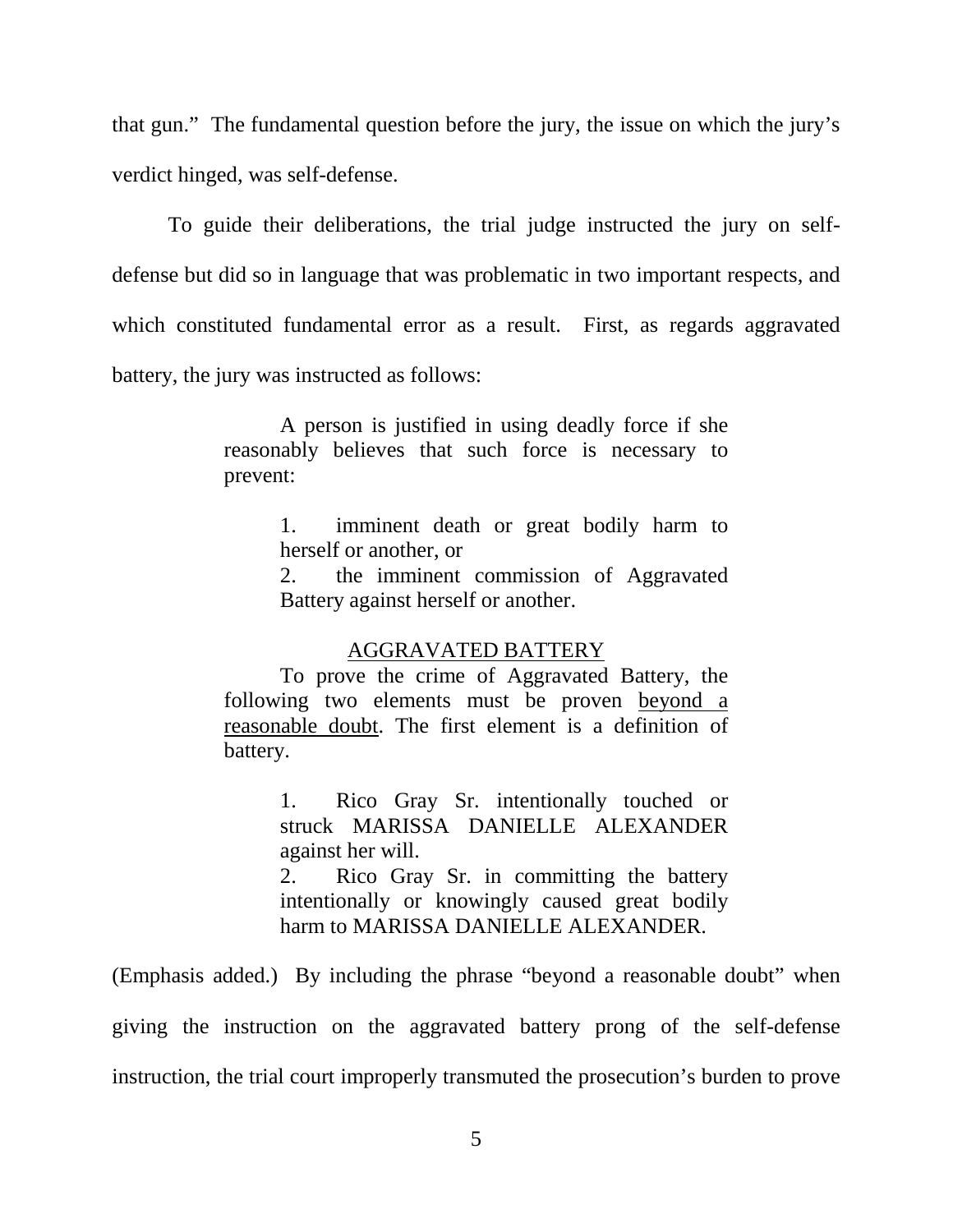guilt beyond a reasonable doubt into a burden on the appellant to prove selfdefense beyond a reasonable doubt, depriving her of a trial under the correct rule.

The defendant's burden is only to raise a reasonable doubt concerning selfdefense. [2](#page-5-0) The defendant does not have the burden to prove the victim guilty of the aggression defended against beyond a reasonable doubt. "When a defendant claims self-defense, the State maintains the burden of proving the defendant committed the crime and did not act in self-defense." Montijo v. State, 61 So. 3d 424, 427 (Fla. 5th DCA 2011). "The burden never shifts to the defendant to prove

No, he did not have to prove self-defense beyond a reasonable doubt. He did not have to prove even that his additional facts were more likely true than not. The real nature of his burden concerning his defense of justification is that his evidence of additional facts need merely leave the jury with a reasonable doubt about whether he was justified in using deadly force. Hence, if he wanted his self-defense to be considered, it was necessary to present evidence that his justification might be true. It would then be up to the jury to decide whether his evidence produced a reasonable doubt about his claim of self-defense*.*

Id. at 279 (footnote omitted). See also Alvarado v. State, 98 So. 3d 80, 81 (Fla. 5th DCA 2012) (reaffirming Montijo on similar self-defense instructions).

<span id="page-5-0"></span><sup>&</sup>lt;sup>2</sup> In deciding Montijo v. State, 61 So. 3d 424 (Fla. 5th DCA 2011), the Fifth District relied on Murray v. State, 937 So. 2d 277 (Fla. 4th DCA 2006), which involved facts similar to those in the present case. The defendant in Murray asserted self-defense, alleging he sought to prevent his roommate's commission of an aggravated battery, Murray, 937 So. 2d at 278, and the court instructed the jury that Murray, the defendant, had to prove the elements of aggravated battery beyond a reasonable doubt. Id. at 279-80. In reversing the conviction, the court's opinion asked whether Murray had to "prove the additional facts for self-defense beyond a reasonable doubt?" The court answered its own question, rhetorical or not: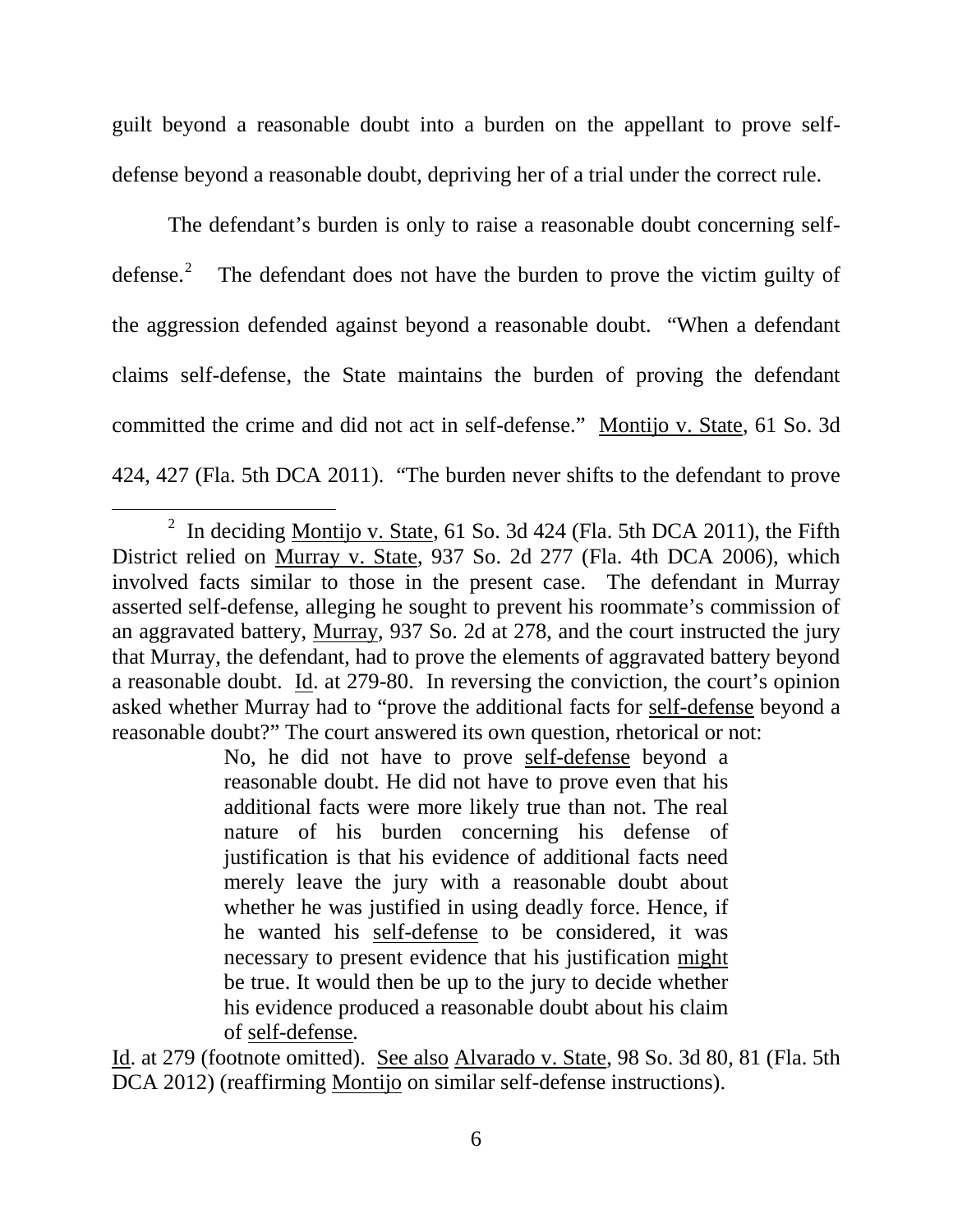self-defense beyond a reasonable doubt. Rather, he must simply present enough evidence to support giving the instruction." Id.

We reject the state's argument that the erroneous instructions on self-defense were not fundamental because self-defense was not appellant's sole defense. While not every erroneous jury instruction on an affirmative defense is fundamental error, see Martinez v. State, 981 So. 2d 449, 455 (Fla. 2008), some errors reach down into "the legality of the trial itself." Hamilton v. State, 88 So. 2d 606, 607 (Fla. 1956). Fundamental error occurs where the instruction is "so flawed as to deprive defendants claiming the defense . . . of a fair trial." Smith v. State*,* 521 So. 2d 106, 108 (Fla. 1988). On the evidence adduced below in the present case, it is entirely possible "that a verdict of guilty could not have been obtained without the assistance of the error alleged*.*" Hamilton, 88 So. 2d at 607.

We also agree with appellant, moreover, that the trial court erred in giving the self-defense instruction when it indicated self-defense applied only if the victim suffered an "injury." The appellant was charged with aggravated assault but— under any possible view of the evidence—inflicted no injury.<sup>[3](#page-6-0)</sup> See Brown v. State,

JUSTIFIABLE USE OF DEADLY FORCE

<span id="page-6-0"></span> $3$  The jury instruction provided:

An issue in this case is whether the defendant acted in self-defense. It is a defense to the offense with which MARISSA DANIELLE ALEXANDER is charged if the injury to Rico Gray Sr. resulted from the justifiable use of deadly force.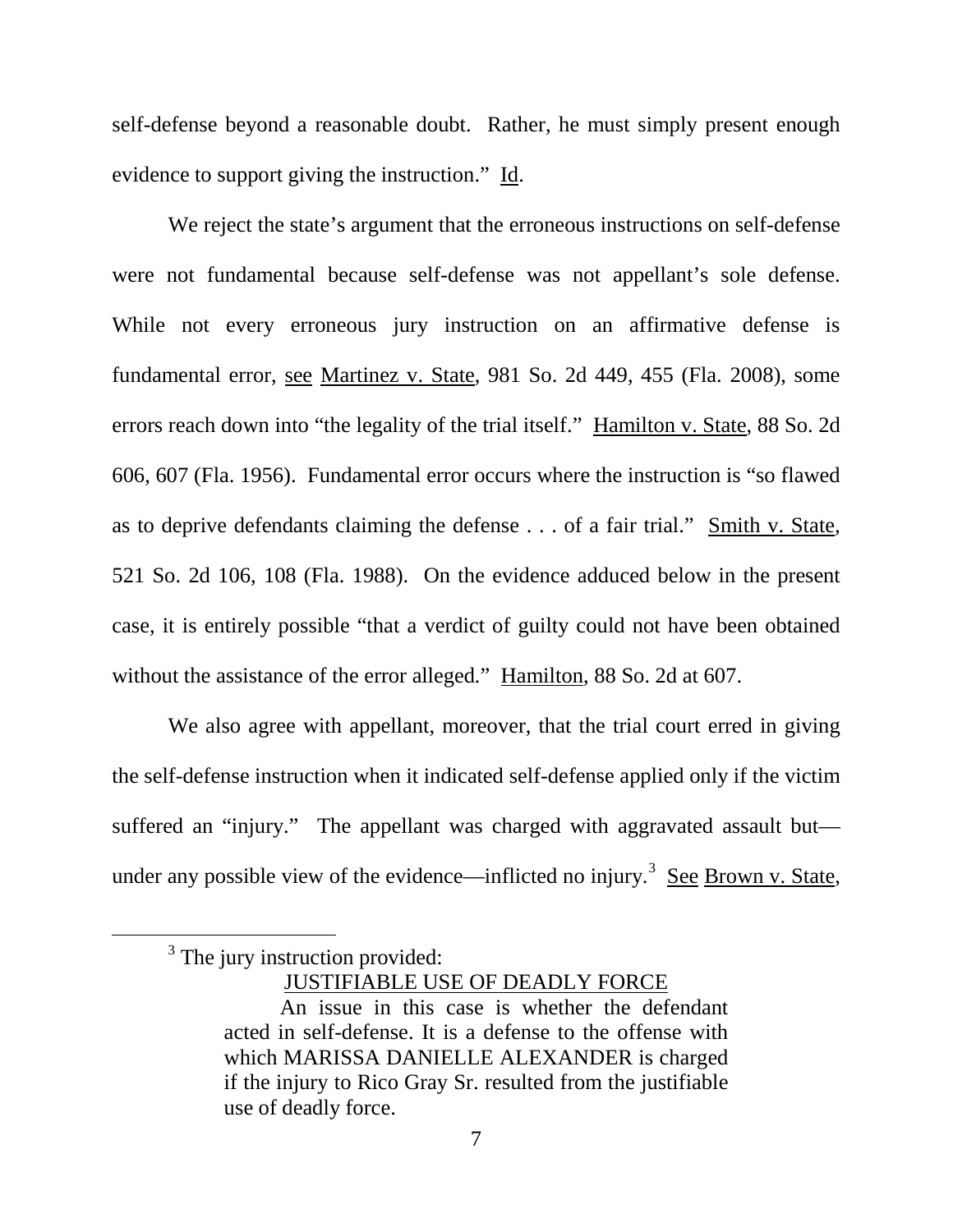59 So. 3d 1217, 1218 (Fla. 4th DCA 2011) (holding standard self-defense jury instructions which authorized self-defense only if the victim suffered injury did not adequately state the law and negated appellant's self-defense theory where no injury occurred). See also Garrido v. State, 97 So. 3d 291, 294 (Fla. 4th DCA 2012) (citing Brown and Bassallo v. State, 46 So. 3d 1205 (Fla. 4th DCA 2010)). Under the cases, the jury instructions' requirement of an injury should have been eliminated. Since no injury occurred in the present case as a result of appellant's firing her gun,<sup>[4](#page-7-0)</sup> the trial court erred in giving the standard jury instruction on justifiable use of deadly force in defense of self.

The defendant was "entitled to have the jury correctly instructed on selfdefense." Montijo, 61 So. 3d at 427. The trial court committed fundamental error in requiring proof beyond a reasonable doubt that appellant's husband committed aggravated battery immediately before she fired the warning shot, or would have done so but for the shot. Accordingly, we reverse and remand for a new trial.

Reversed and remanded.

LEWIS, C.J., CONCURS; WETHERELL, J., CONCURS IN RESULT WITH OPINION.

<span id="page-7-0"></span><sup>4</sup> The state argued that "injury" encompasses psychological or emotional injury such as fear. If so, such a definition should have been made explicit in the instructions. See Garrido v. State, 97 So. 3d 291, 294-95 (Fla. 4th DCA 2012).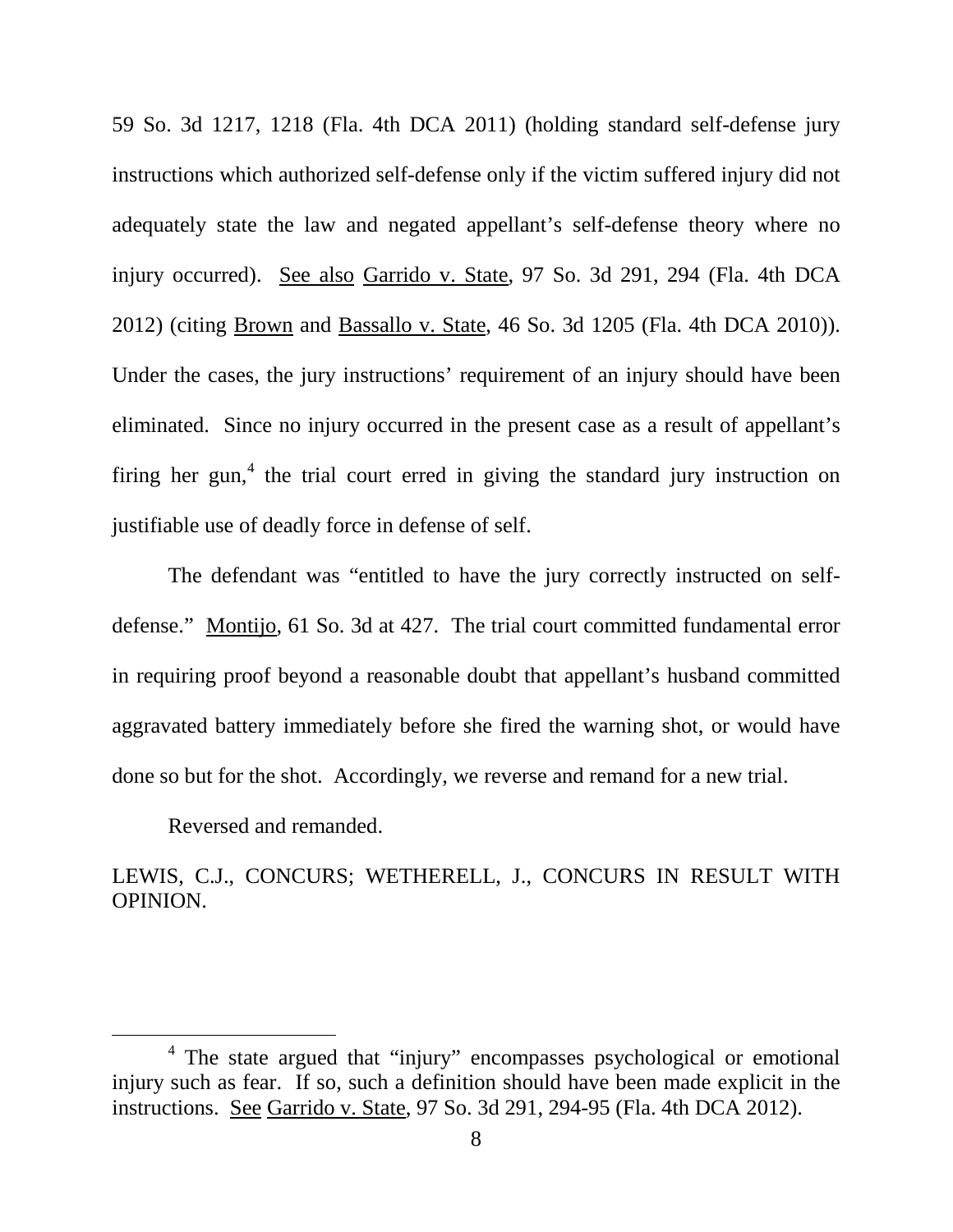WETHERELL, J., concurring in result.

I agree based on the case law cited in the majority opinion that this case must be reversed and remanded for a new trial as a result of the fundamentally erroneous jury instructions pertaining to the issue self-defense, which was the central issue in this case.

I write separately to emphasize that the facts summarized in the majority opinion describe the shooting and the events leading up to it in the light most favorable to Appellant. The jury also heard testimony that painted Appellant as the aggressor during the incident and directly contradicted Appellant's version of the events, including her all-important claim that she only fired the gun because her husband charged at her in a rage while threatening to kill her. It was the prerogative of the jury to determine which version of events to believe and, by its verdict, it appears that the jury rejected Appellant's version of events.<sup>[5](#page-8-0)</sup>

<span id="page-8-0"></span><sup>&</sup>lt;sup>5</sup> The trial court likewise rejected Appellant's version of events when it denied her claim of immunity under the Stand Your Ground law after making the following relevant findings:

On August 1, 2010, the Defendant shot at or near Rico Gray Sr. [and his two sons]. The Defendant had not been living in the marital home for the two months leading up to the shooting. On the evening of July 31, 2010, the Defendant drove herself to the marital home and parked in the garage, closing the garage door after parking her vehicle. The Defendant stayed the night in the marital home. The next morning, on August 1, 2010, Rico Gray Sr. arrived at the marital home with his two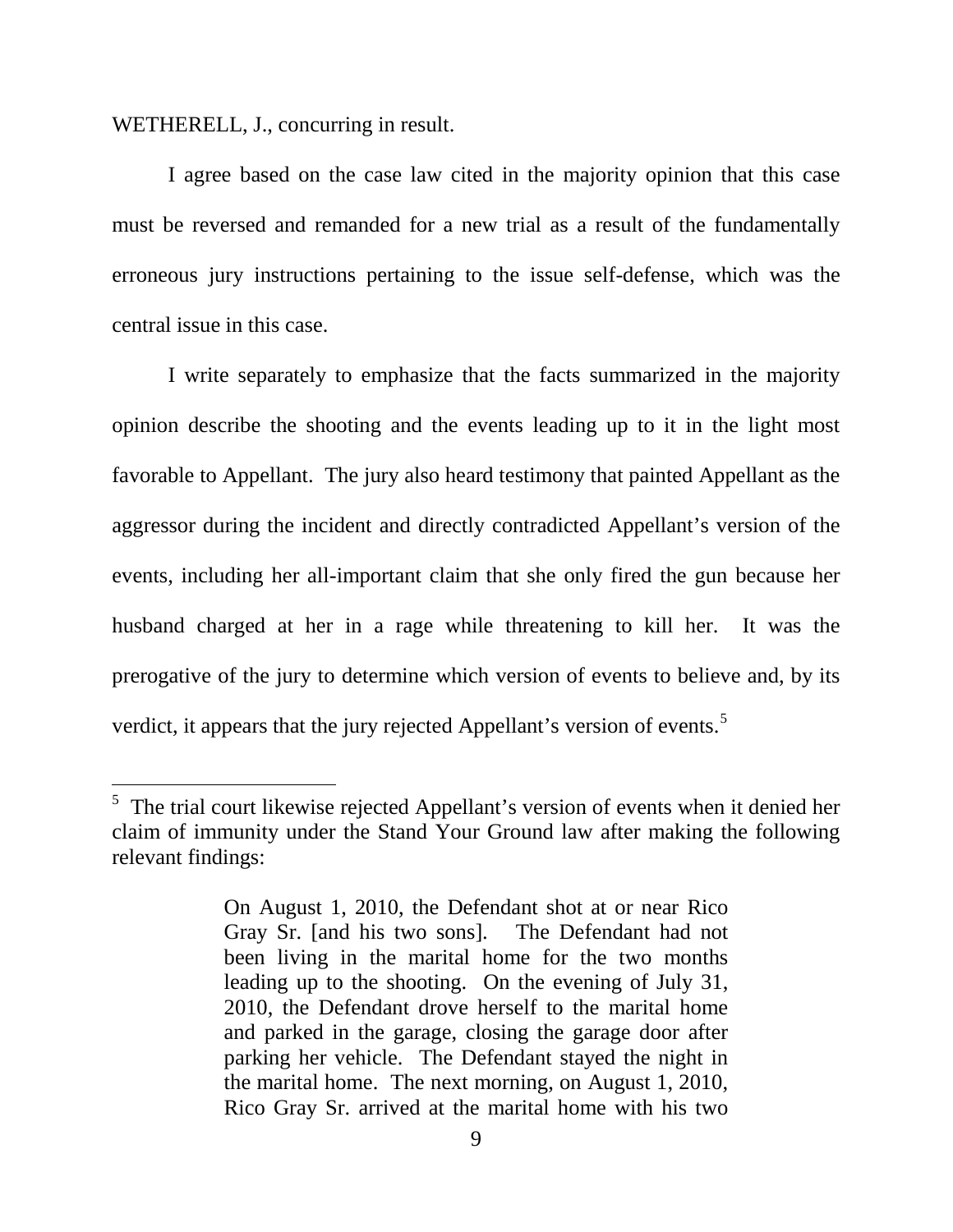sons [] and the children entered the home through the garage door. Rico Gray Sr. made the family breakfast and nothing went awry.

ī

After breakfast, the Defendant went into the master bedroom. Before entering the bathroom, the Defendant handed her phone to Rico Gray Sr. to show him pictures of their newborn baby [], who was still in the hospital. At that point, the Defendant went into the master bathroom while Rico Gray Sr. looked through the phone. While going through the phone, Rico Gray Sr. observed texts from the Defendant to her ex-husband Lincoln Alexander prompting Rico Gray Sr. to question whether the newborn baby was his. At this point, Rico Gray Sr. opened the bathroom door to confront the Defendant regarding the texts. A verbal argument ensued between the Defendant and Rico Gray Sr. For this reason, Rico Gray Sr. stepped out of the bathroom and yelled for his sons to put their shoes on because they were leaving. Rico Gray Sr. returned to the bathroom and demanded that the Defendant explain the texts and the verbal argument continued. During the verbal argument Rico Gray Sr. stood in the doorway to the bathroom and the Defendant could not get around him. Either Rico Gray Sr. moved from the doorway or the Defendant pushed around him to exit the bathroom.

Rico Gray Sr. moved to the living room where his children were. Subsequently, the Defendant emerged from the master bedroom and went into the garage where her car was parked. The Defendant testified she was trying to leave the residence but could not get the garage door to open. (The Court notes that despite the Defendant's claim she was in fear for her life at that point and trying to get away from Rico Gray she did not leave the house through the back or front doors which were unobstructed. Additionally, the garage door had worked previously and there was no evidence presented to support her claim.) The Defendant then retrieved her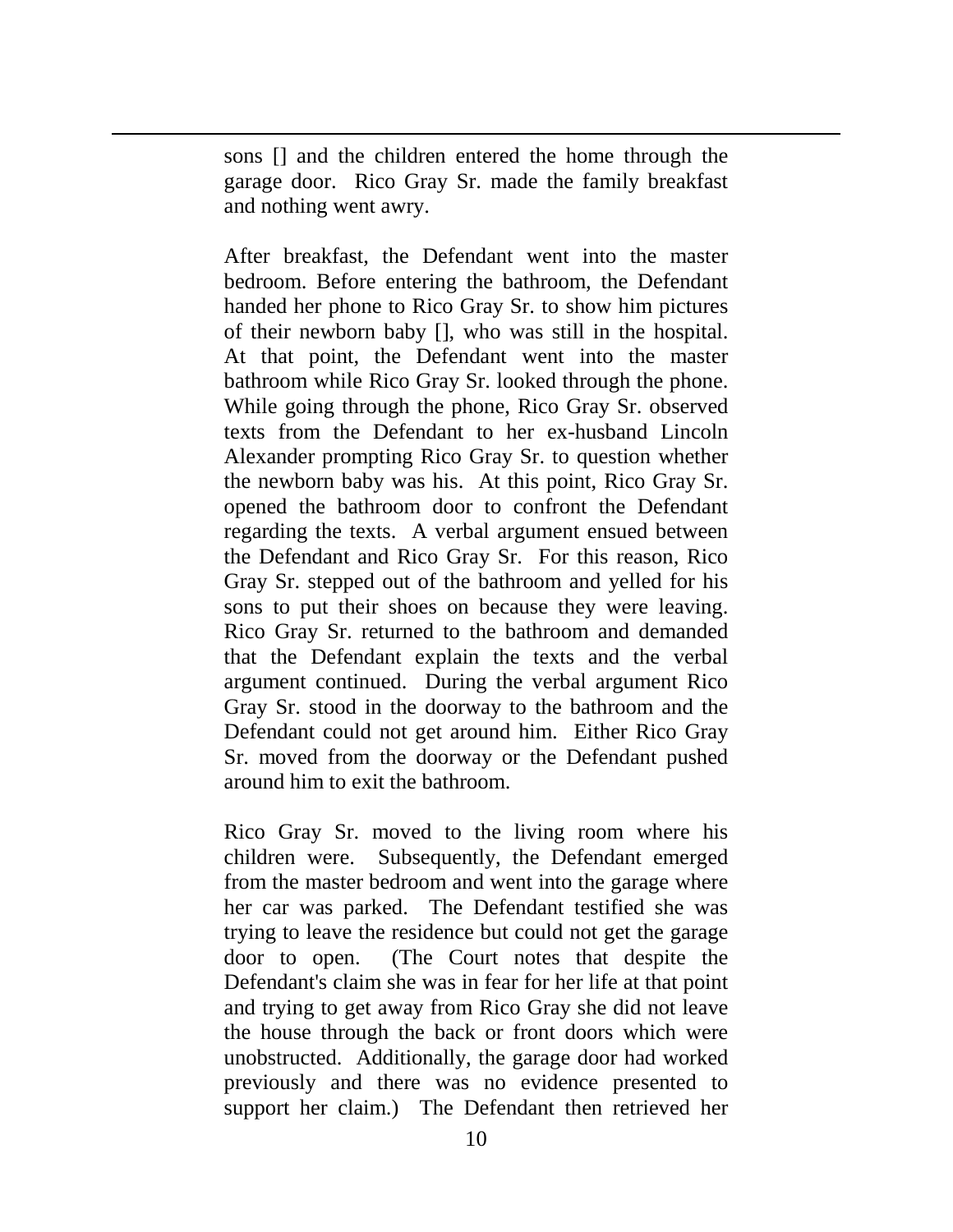firearm from the glove box of the vehicle. The Defendant returned to the kitchen with the firearm in her hand and pointed it in the direction of all three Victims. Rico Gray Sr. put his hands in the air. The Defendant shot at Rico Gray Sr., nearly missing his head. The bullet traveled through the kitchen wall and into the ceiling in the living room. The Victims fled the residence and immediately called 911. The Defendant stayed in the marital home and at no point called 911. The Defendant was arrested on the date of the incident.

ī

The Defendant posted bail prior to arraignment and was ordered by the Court and signed a document through Pretrial Services stating she was to have no contact with the Victims in the instant case. However, the Defendant continued to have contact with the Victims in this case, more specifically with Rico Gray Sr. Prior to Rico Gray Sr.'s deposition, the Defendant and Rico Gray Sr. discussed what he should say at deposition.

Shortly after Rico Gray Sr.'s deposition, the Defendant drove to Rico Gray Sr. 's new house where his two children [] were staying (not the Defendant's home). While there, the Defendant physically attacked Rico Gray Sr., causing injury to Rico Gray Sr.'s face. Again, Rico Gray Sr. immediately called 911 after the incident and the Defendant did not. The Defendant was arrested on new charges and her bond was revoked.

\* \* \*

There is insufficient evidence that the Defendant reasonably believed deadly force was needed to prevent death or great bodily harm to herself, another or to prevent the commission of a forcible felony. During the date in question, the Defendant alleged that while in the bathroom Rico Gray Sr. pushed her, and the bathroom door hit her in the leg when it swung open. Per the Defendant's own testimony, she did not suffer serious